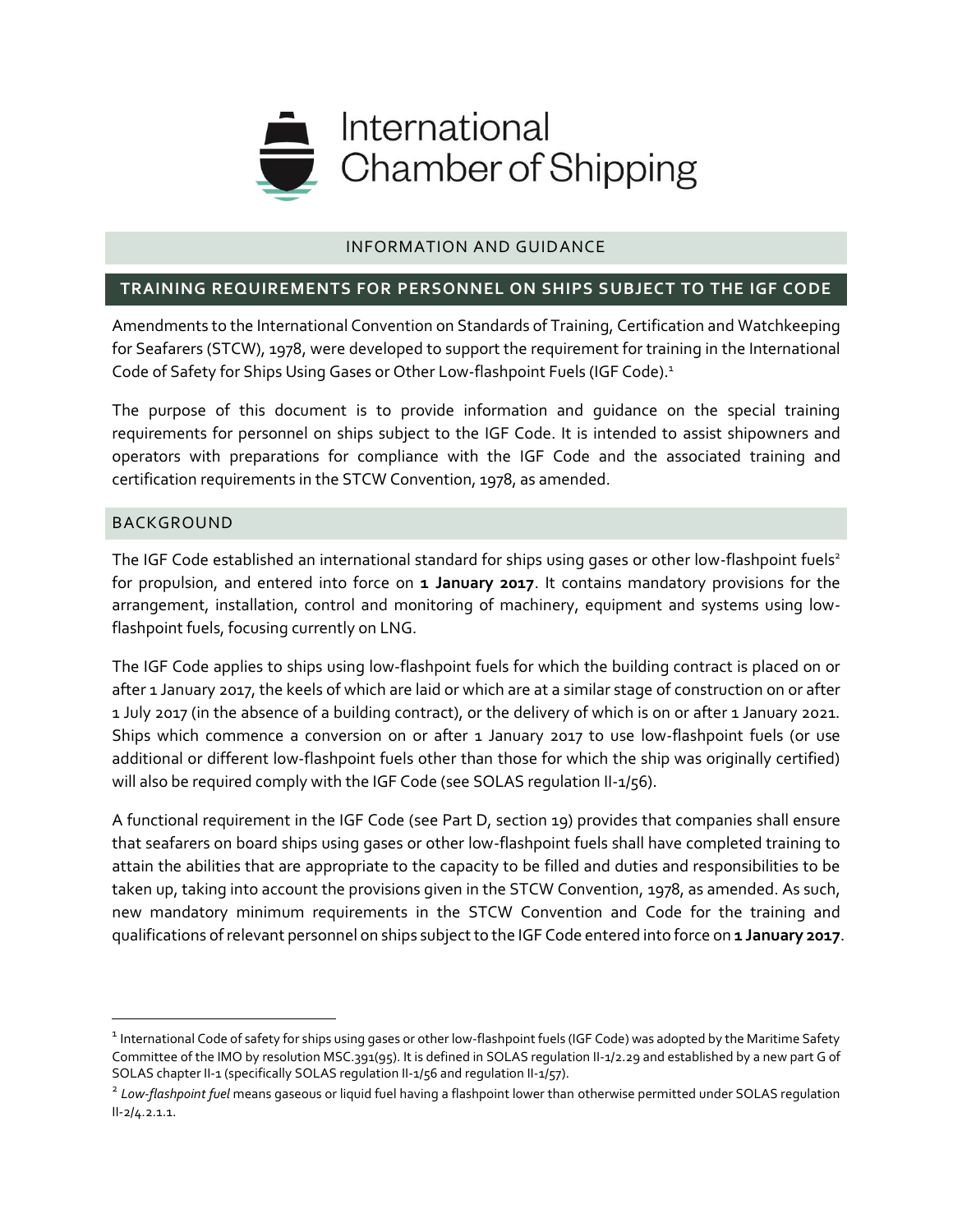### FAMILIARIZATION AND TRAINING REQUIREMENTS

New mandatory minimum requirements for the familiarization and training of Masters, officers, ratings and other personnel on ships subject to the IGF Code are established by **Regulation V/3** of the STCW Convention and detailed in **Section A-V/3** of the STCW Code.

All personnel serving on board ships subject to the IGF Code are to receive, prior to being assigned shipboard duties, appropriate ship and equipment specific familiarization. The training and qualification requirements apply to Masters, officers, ratings and other personnel on ships subject to the IGF Code, in accordance with their capacity, duties and responsibilities on board. Only personnel on ships subject to the IGF Code are addressed by Regulations V/3.

The new requirements establish two levels of training and resulting certification:

- Certificate in Basic Training for service on ships subject to the IGF Code
- Certificate in Advanced Training for service on ships subject to the IGF Code

A Certificate of Proficiency (CoP) will be issued to persons qualified in accordance with the requirements.

Applicable personnel are required to have successfully completed the required level of training and hold the appropriate CoP prior to being assigned shipboard duties. CoPs may be issued by training providers and there is no requirement that they be issued by Administrations.

CoPs issued under Regulation V/3 are not required to be issued with endorsements attesting to the recognition of the certificate (i.e. flag State endorsement). This differs from the requirements for CoPs issued to Masters and officers in accordance with the provisions of Regulations V/1-1 and V/1-2 (special training for oil, chemical and liquefied gas tankers), which require endorsement by the flag State.

### BASIC TRAINING

Seafarers responsible for designated safety duties associated with the care, use or emergency response to the fuel on board ships subject to the IGF Code are to hold the CoP in Basic Training. Every candidate for the CoP in Basic Training for service on ships subject to the IGF Code is to have completed an approved course. There are no special seagoing service or experience requirements for this level of training.

### ADVANCED TRAINING

Masters, engineer officers and all personnel with immediate responsibility for the care and use of fuels and fuel systems on ships subject to the IGF Code, are to hold the CoP in Advanced Training.<sup>3</sup>

l

<sup>3</sup> It should be noted that "*emergency response*" duties, as referenced amongst the designated duties associated with the requirement for Basic Training for service on ships subject to the IGF Code, are not included in the operations associated with the Advanced Training for service on ships subject to the IGF Code.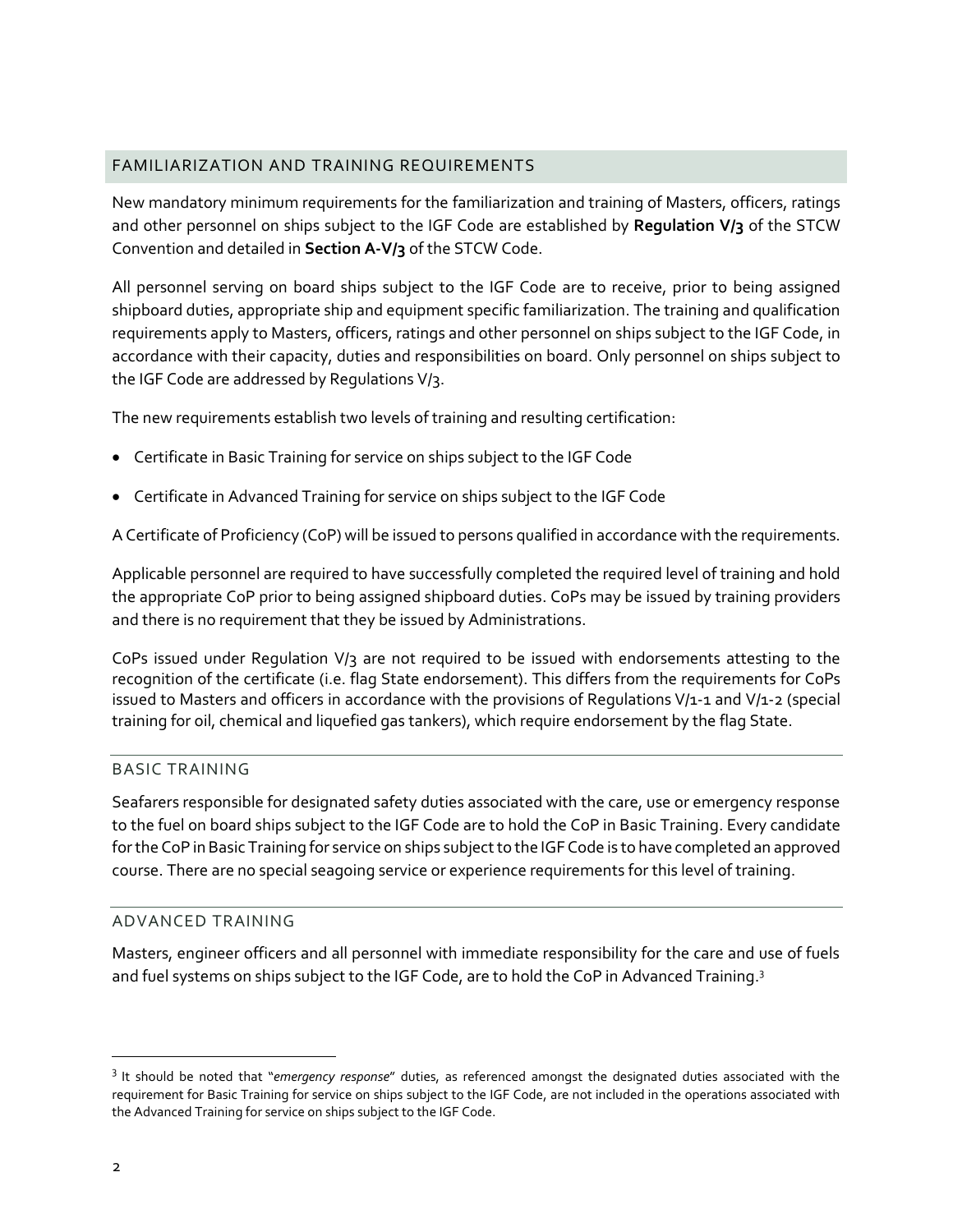A person/personnel with "*immediate responsibility*" is defined in **Section B-V/3** as "*a person being in a decision-making capacity with respect to handling of fuel addressed by the IGF Code or other fuel-related operations*."

Every candidate for the CoP in Advanced Training for service on ships subject to the IGF Code, whilst holding the CoP in Basic Training for service on ships subject to the IGF Code, is to have:

- Completed an **approved advanced training course** and meet the standard of competence specified in the STCW Code; and
- Completed at least **1 month of approved seagoing service** that includes a minimum of **3 bunkering operations** on board ships subject to the IGF Code, where two of the three bunkering operations may be replaced by approved simulator training on bunkering operations.

## CONTINUED PROFESSIONAL COMPETENCE REQUIREMENTS

Personnel holding CoPs in accordance with Regulation V/3 shall, at **intervals not exceeding 5 years**, undertake appropriate refresher training or be required to provide evidence of having achieved the required standard of competence within the previous 5 years.<sup>4</sup>

# RECOGNITION OF QUALIFICATIONS RELATED TO LIQUEFIED GAS TANKERS

Personnel who have been qualified and certificated for service on liquefied gas tankers in accordance with **Regulation V/1-2** (Basic Training for liquefied gas tanker cargo operations and Advanced Training for liquefied gas tanker cargo operations) are to be considered as having met the requirements for service on ships subject to the IGF Code, as appropriate (see paragraphs 6 and 9 of Regulation V/3).

- Personnel holding a CoP in Basic Training for liquefied gas tanker cargo operations or a CoP in Advanced Training for liquefied gas tanker cargo operations are considered as having met the requirements for Basic Training for service on ships subject to the IGF Code.
- Personnel holding a CoP in Advanced Training for Cargo Operations on liquefied gas tankers are considered as having met the requirements for Advanced Training for service on ships subject to the IGF Code, provided specific seagoing service and experience requirements are met:
	- Completed seagoing service of 3 months in the previous 5 years on board: ships subject to the IGF Code; tankers carrying as cargo, fuels covered by the IGF Code; or ships using gases or lowflashpoint fuel as fuel.

<sup>&</sup>lt;sup>4</sup> It should be noted that the requirements for undertake appropriate refresher training or the evidence required to demonstrate having achieved the required standard of competence within the previous 5 years will be determined by Administrations. Detailed provisions on demonstrating continued professional competence of those qualified in accordance with Regulation V/3 are not set out in the STCW Code. This contrasts with the detailed provisions on demonstrating continued professional competence for personnel on tankers as set out in paragraph 3 of Section A-I/11.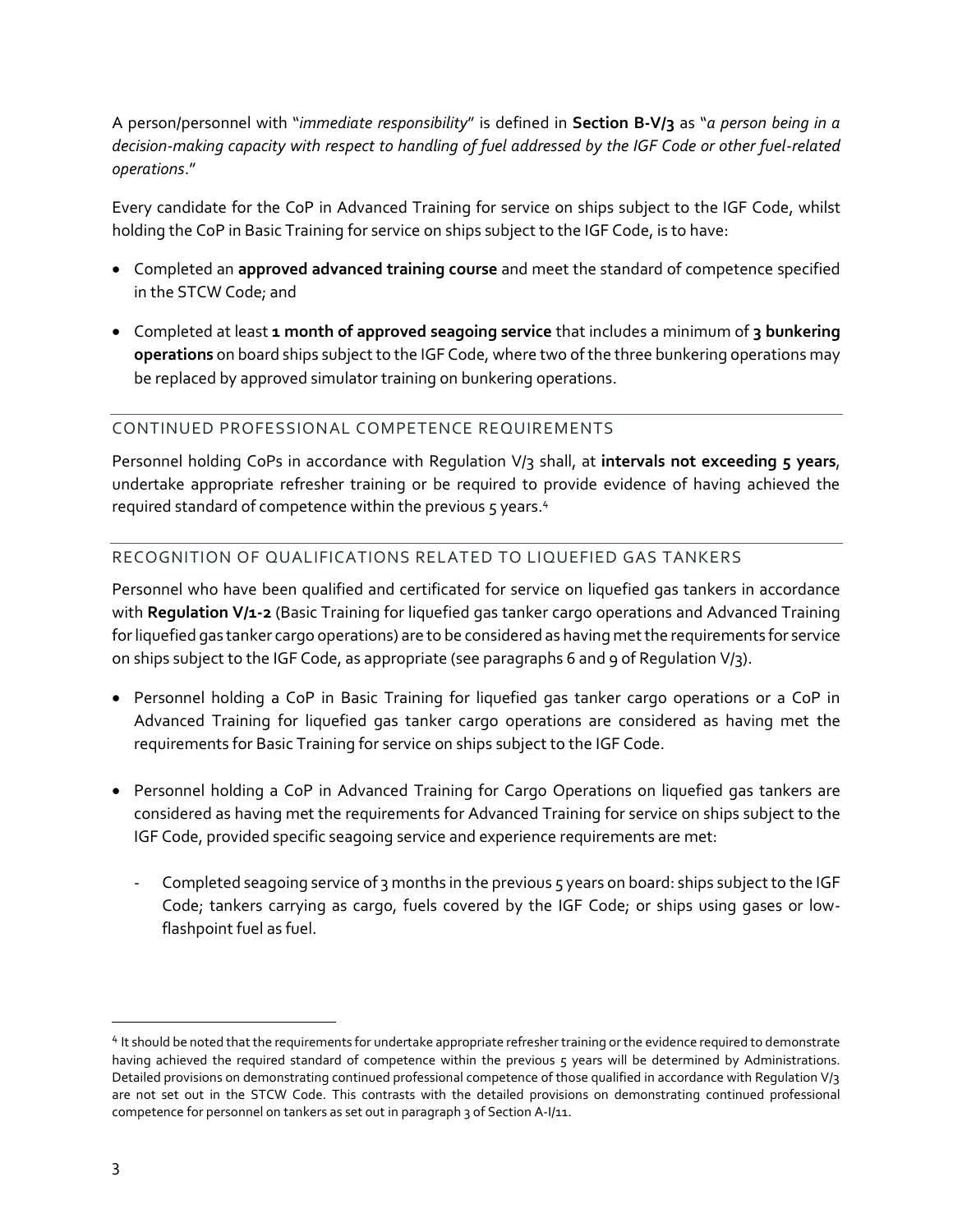- Participated in conducting 3 cargo operations onboard a liquefied gas tanker; or completion of a minimum of 3 bunkering operations on a ship subject to the IGF Code, where two of the three bunkering operations may be replaced by approved simulator training on bunkering operations.

### EXISTING QUALIFICATIONS FOR SERVICE ON GAS-FUELLED SHIPS

Administrations are to compare the standards of competence required of persons serving on gas-fuelled ships before 1 January 2017 with the standards of competence in Section A-V/3, and determine the need, if any, for requiring these personnel to update their qualifications (see paragraph 10 of Regulation V/3). As such, Administrations may recognize existing qualifications for service on gas-fuelled ships, or require that relevant personnel update their qualifications.

## COMPLIANCE

With the IGF Code and the entering into force at the same time as the supporting training requirements in the STCW Convention, 1978, as amended, there is potential for difficulties ensuring ships are manned with personnel on board who are appropriately qualified and certificated.

However, the nature of the applicability of the IGF Code has meant that most owners and operators of ships that will be subject to the IGF Code should be able to plan, to some extent, for the training of personnel to align with the anticipated delivery of newbuilds or conversion of their ship(s).

## PREPARATIONS BY SHIPOWNERS AND OPERATORS

### **Companies operating ships subject to the IGF Code <sup>5</sup>**

Operators of ships subject to the IGF Code are required to ensure their ships are manned with appropriately qualified and certificated personnel, who may be:

- Personnel qualified and certificated in accordance with the new training requirements for service on board ships subject to the IGF Code (Regulation V/3), having successfully completed approved training and provided evidence of meeting seagoing service and experience requirements (as applicable);
- Personnel qualified and certificated in accordance with existing national training requirements for service on board ships using gases or low-flashpoint fuels as fuel that have undergone updating training (see Regulation V/3, paragraph 10), or who have exchanged such a certificate to obtain certification in accordance with the new training requirements for service on board ships subject to the IGF Code (Regulation V/3); and
- Personnel qualified and certificated in accordance with the training requirements for service on board liquefied gas tankers (Regulation V/1-2) who have had their qualifications and experience recognized

<sup>&</sup>lt;sup>5</sup> Ships using low-flashpoint fuels for which the building contract is placed on or after 1 January 2017, the keels of which are laid or which are at a similar stage of construction on or after 1 July 2017 in the absence of a building contract, or the delivery of which is on or after 1 January 2021. Some ships for which the building contract is placed before 2017 may be delivered as IGF Code compliant ships if this is stipulated in the building contract between the shipowner and shipyard.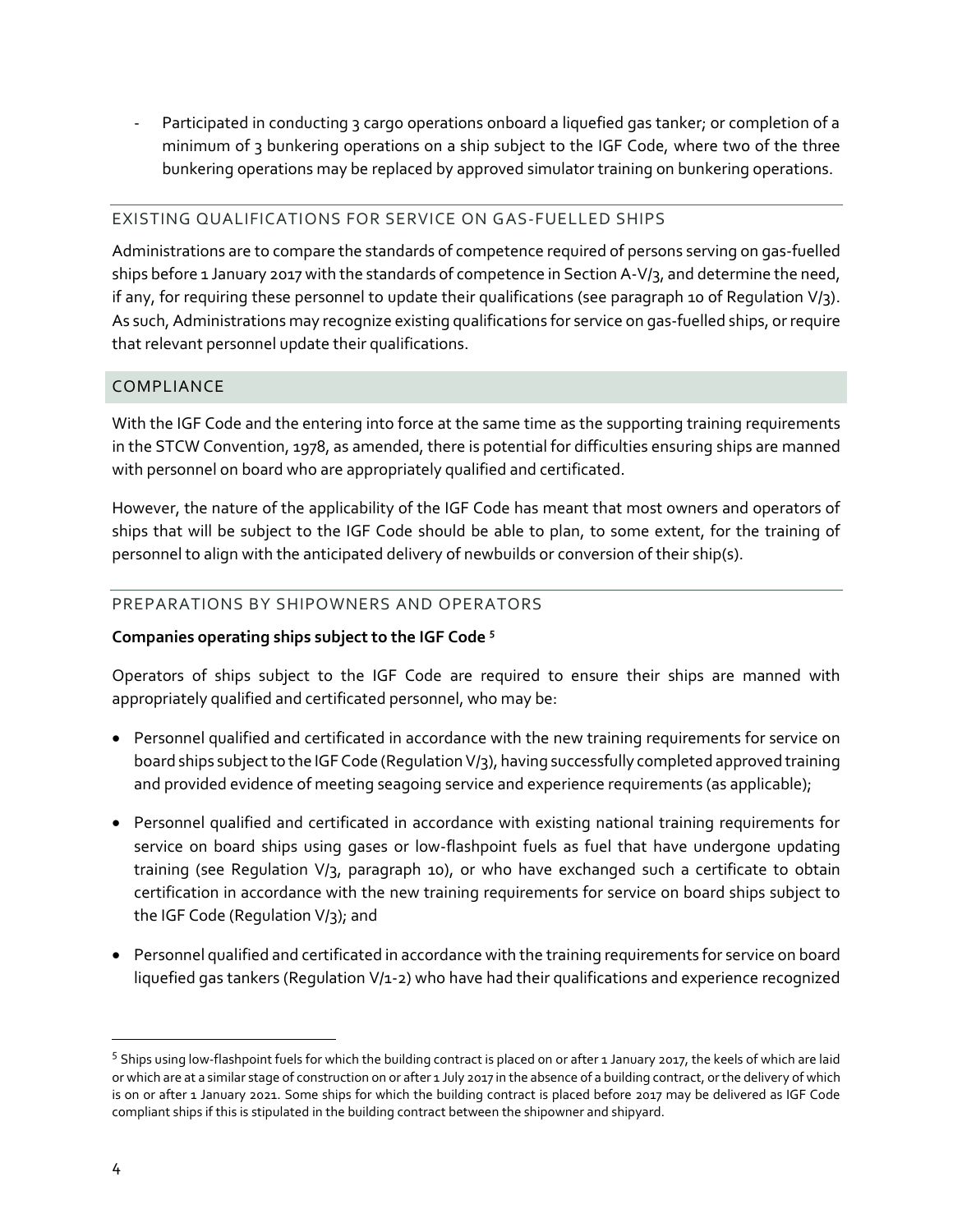to have met the requirements for certification in accordance with the new training requirements for service on board ships subject to the IGF Code (Regulation V/3), and hold an appropriate certificate.

To ensure applicable personnel are qualified and certificated to operate ships subject to the IGF Code, companies should consider, *inter alia*, the following efforts and actions:

- Consider the certificates held by applicable personnel employed or engaged to identify those who require training, specifically the appropriate training level and certificate required;
- Consider the existing training completed, certificates held or previous seagoing service by applicable personnel to identify appropriate qualification routes to obtain the required certification;
- Consider approaches to ensuring applicable personnel are able to obtain seagoing service and experience, i.e. on ships subject to the IGF Code, on tankers carrying as cargo, fuels covered by the IGF Code, or on ships using gases or low-flashpoint fuel as fuel;
- Consider existing or introduce arrangements or procedures for ensuring applicable personnel are able to record seagoing service and experience in a manner or format acceptable to the relevant Administrations;
- Consider the availability of approved training courses and issuance of certificates, consulting with the relevant Administrations and training providers, as necessary, to ensure the timely approval and availability of courses;
- Facilitate the attendance of applicable personnel at training courses and completion of relevant seagoing service and experience to meet the requirements for certification; and
- Identify and prepare for any foreseeable issues associated with delays in implementation, approval of training courses or the issuance of certificates.<sup>6</sup>

# **Companies operating existing ships that use gases or low-flashpoint fuels as fuel <sup>7</sup>**

Existing ships that use gases or other low-flashpoint fuels as fuel are not required to comply with the IGF Code, nor are they required to be manned by personnel qualified and certificated in accordance with Regulation V/3 of the STCW Convention, 1978, as amended. This is due to the provision of SOLAS, 1974, as amended, concerning the application of the IGF Code (see SOLAS regulation II-1/56), and the fact that Regulation V/3 of the STCW Code is explicitly tethered to the IGF Code by stating that:

"*This regulation applies to masters, officers and ratings and other personnel serving on board ships subject to the IGF Code*".

Companies operating existing ships using gases and low-flashpoint fuels as fuel (i.e. those not subject to the IGF Code) may still be subject to requirements concerning the qualifications of personnel. For

 $^6$  It should be noted that the relevant IMO Model Courses are not anticipated to be available until July 2018.

 $^7$  Existing ships using low-flashpoint fuels for which the building contract was placed before 1 January 2017, which do not fall within the application of the IGF Code.